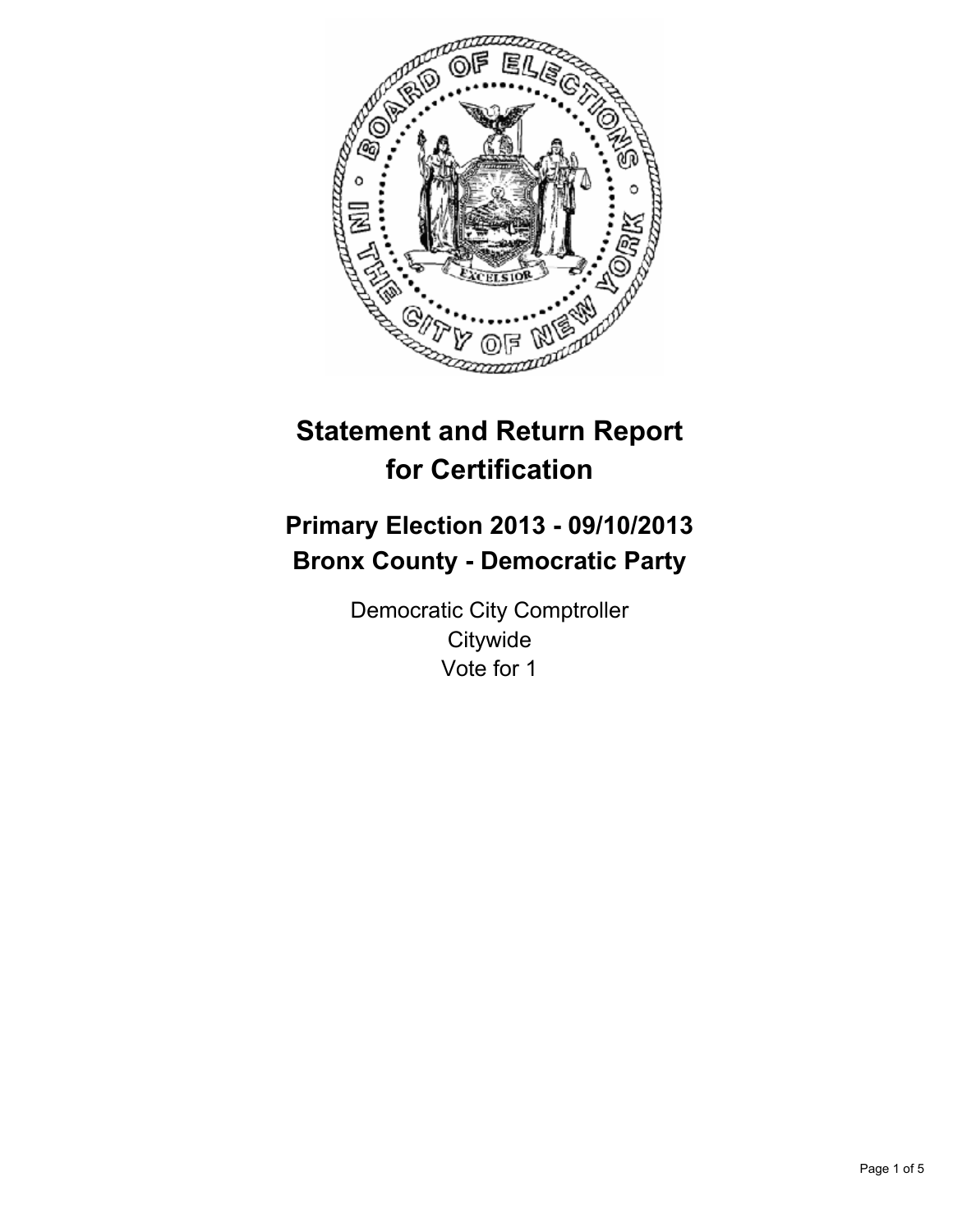

## **Assembly District 77**

| <b>EMERGENCY</b>         | 27    |
|--------------------------|-------|
| ABSENTEE/MILITARY        | 155   |
| FEDERAL                  | 0     |
| SPECIAL PRESIDENTIAL     | 0     |
| AFFIDAVIT                | 161   |
| ELIOT L. SPITZER         | 3,948 |
| <b>SCOTT M. STRINGER</b> | 2.215 |
| <b>Total Votes</b>       | 6.163 |

## **Assembly District 78**

| <b>EMERGENCY</b>                   | 48    |
|------------------------------------|-------|
| ABSENTEE/MILITARY                  | 138   |
| <b>FEDERAL</b>                     | 0     |
| SPECIAL PRESIDENTIAL               | 0     |
| <b>AFFIDAVIT</b>                   | 139   |
| ELIOT L. SPITZER                   | 3,041 |
| <b>SCOTT M. STRINGER</b>           | 1,823 |
| UNATTRIBUTABLE WRITE-IN (WRITE-IN) |       |
| <b>Total Votes</b>                 | 4,865 |
|                                    |       |

# **Assembly District 79**

| <b>EMERGENCY</b>         | 69    |
|--------------------------|-------|
| ABSENTEE/MILITARY        | 184   |
| FEDERAL                  | 0     |
| SPECIAL PRESIDENTIAL     | 0     |
| AFFIDAVIT                | 179   |
| ELIOT L. SPITZER         | 4,307 |
| <b>SCOTT M. STRINGER</b> | 2,520 |
| <b>Total Votes</b>       | 6,827 |

#### **Assembly District 80**

| <b>EMERGENCY</b>         | 197   |
|--------------------------|-------|
| ABSENTEE/MILITARY        | 297   |
| <b>FEDERAL</b>           | 0     |
| SPECIAL PRESIDENTIAL     | O     |
| <b>AFFIDAVIT</b>         | 128   |
| ELIOT L. SPITZER         | 3,752 |
| <b>SCOTT M. STRINGER</b> | 2,704 |
| <b>Total Votes</b>       | 6,456 |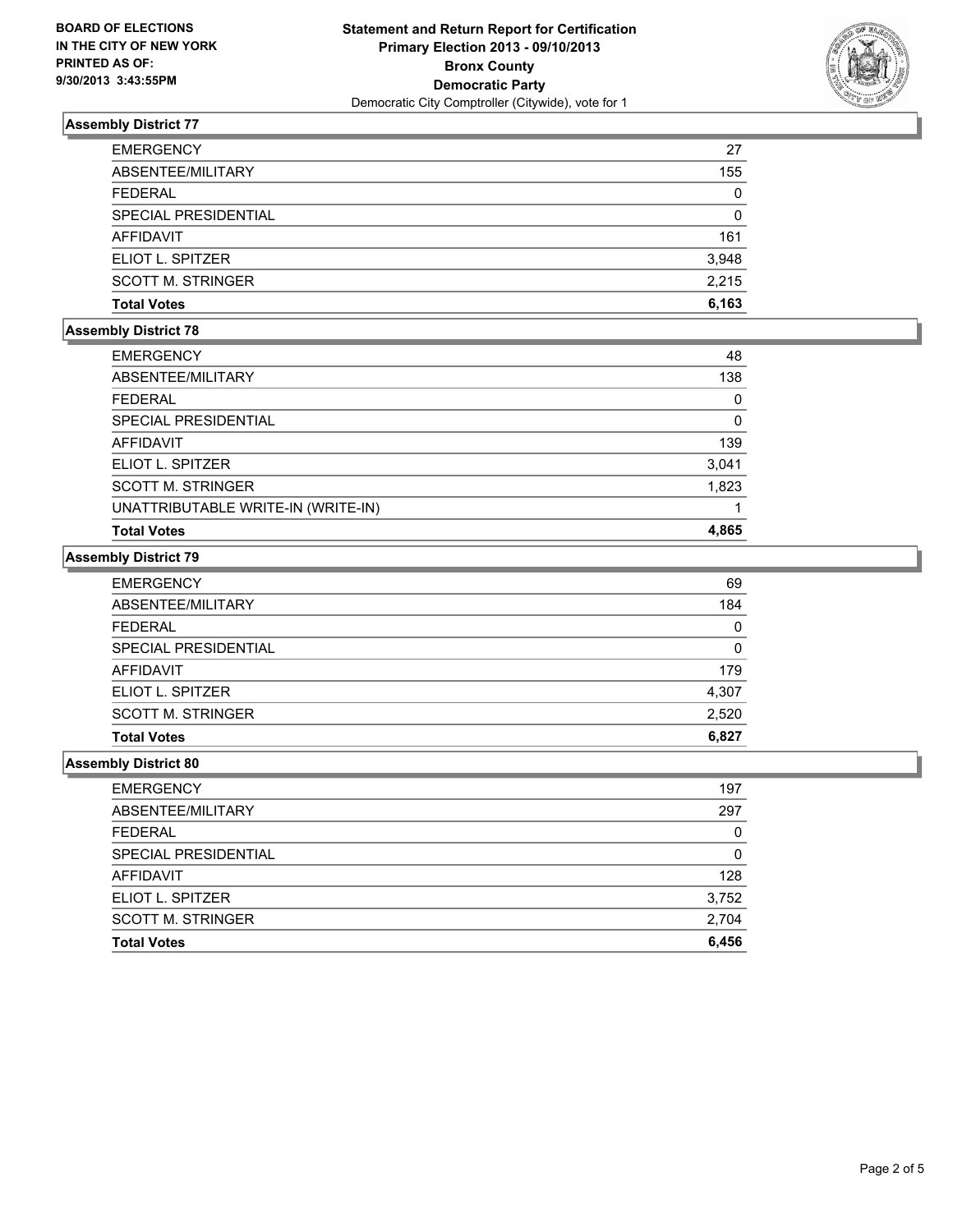

### **Assembly District 81**

| <b>EMERGENCY</b>                   | 196    |
|------------------------------------|--------|
| ABSENTEE/MILITARY                  | 462    |
| FFDFRAI                            | 0      |
| SPECIAL PRESIDENTIAL               | 0      |
| <b>AFFIDAVIT</b>                   | 155    |
| ELIOT L. SPITZER                   | 4,902  |
| <b>SCOTT M. STRINGER</b>           | 6,517  |
| UNATTRIBUTABLE WRITE-IN (WRITE-IN) |        |
| <b>Total Votes</b>                 | 11.420 |

#### **Assembly District 82**

| <b>EMERGENCY</b>         | 145      |
|--------------------------|----------|
| ABSENTEE/MILITARY        | 220      |
| <b>FEDERAL</b>           | 0        |
| SPECIAL PRESIDENTIAL     | $\Omega$ |
| <b>AFFIDAVIT</b>         | 97       |
| ELIOT L. SPITZER         | 5,552    |
| <b>SCOTT M. STRINGER</b> | 4,483    |
| <b>Total Votes</b>       | 10,035   |

#### **Assembly District 83**

| <b>EMERGENCY</b>         | 196   |
|--------------------------|-------|
| ABSENTEE/MILITARY        | 263   |
| <b>FEDERAL</b>           | 0     |
| SPECIAL PRESIDENTIAL     | 0     |
| AFFIDAVIT                | 106   |
| ELIOT L. SPITZER         | 6,180 |
| <b>SCOTT M. STRINGER</b> | 3,069 |
| <b>Total Votes</b>       | 9,249 |

#### **Assembly District 84**

| <b>EMERGENCY</b>         | 148      |
|--------------------------|----------|
| ABSENTEE/MILITARY        | 107      |
| <b>FEDERAL</b>           | 0        |
| SPECIAL PRESIDENTIAL     | $\Omega$ |
| <b>AFFIDAVIT</b>         | 131      |
| ELIOT L. SPITZER         | 3,729    |
| <b>SCOTT M. STRINGER</b> | 2,089    |
| JULIO PABON (WRITE-IN)   |          |
| <b>Total Votes</b>       | 5,819    |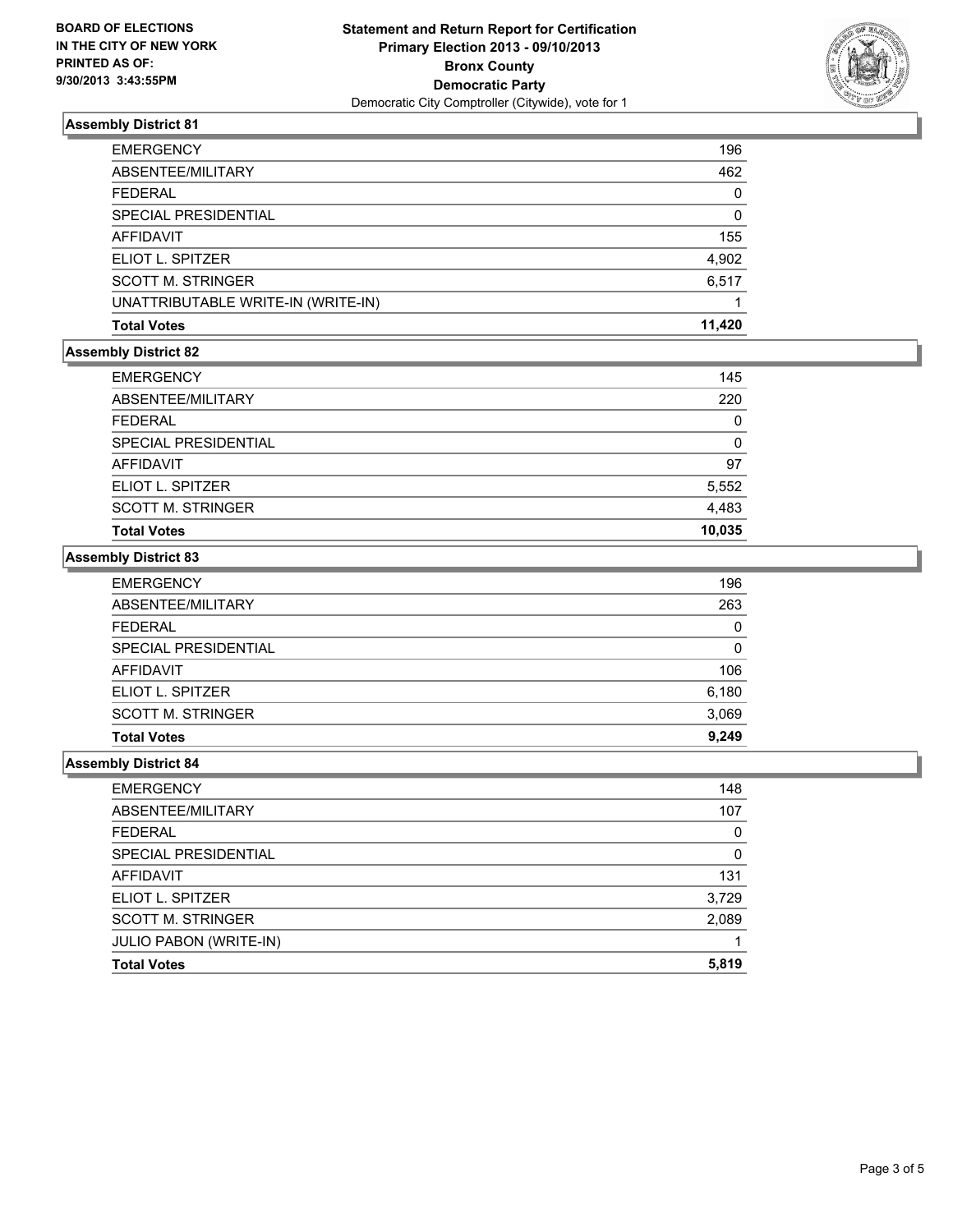

### **Assembly District 85**

| <b>EMERGENCY</b>         | 41       |
|--------------------------|----------|
| ABSENTEE/MILITARY        | 133      |
| FFDFRAL                  | 0        |
| SPECIAL PRESIDENTIAL     | $\Omega$ |
| AFFIDAVIT                | 110      |
| ELIOT L. SPITZER         | 3,649    |
| <b>SCOTT M. STRINGER</b> | 2.208    |
| <b>Total Votes</b>       | 5.857    |

## **Assembly District 86**

| <b>EMERGENCY</b>                   | 291   |
|------------------------------------|-------|
| ABSENTEE/MILITARY                  | 106   |
| <b>FEDERAL</b>                     | 0     |
| SPECIAL PRESIDENTIAL               | 0     |
| AFFIDAVIT                          | 141   |
| ELIOT L. SPITZER                   | 3,151 |
| <b>SCOTT M. STRINGER</b>           | 1.721 |
| UNATTRIBUTABLE WRITE-IN (WRITE-IN) |       |
| <b>Total Votes</b>                 | 4,873 |

## **Assembly District 87**

| <b>EMERGENCY</b>         | 124   |
|--------------------------|-------|
| ABSENTEE/MILITARY        | 134   |
| <b>FEDERAL</b>           | 0     |
| SPECIAL PRESIDENTIAL     | 0     |
| AFFIDAVIT                | 149   |
| ELIOT L. SPITZER         | 4,362 |
| <b>SCOTT M. STRINGER</b> | 2,746 |
| <b>Total Votes</b>       | 7,108 |